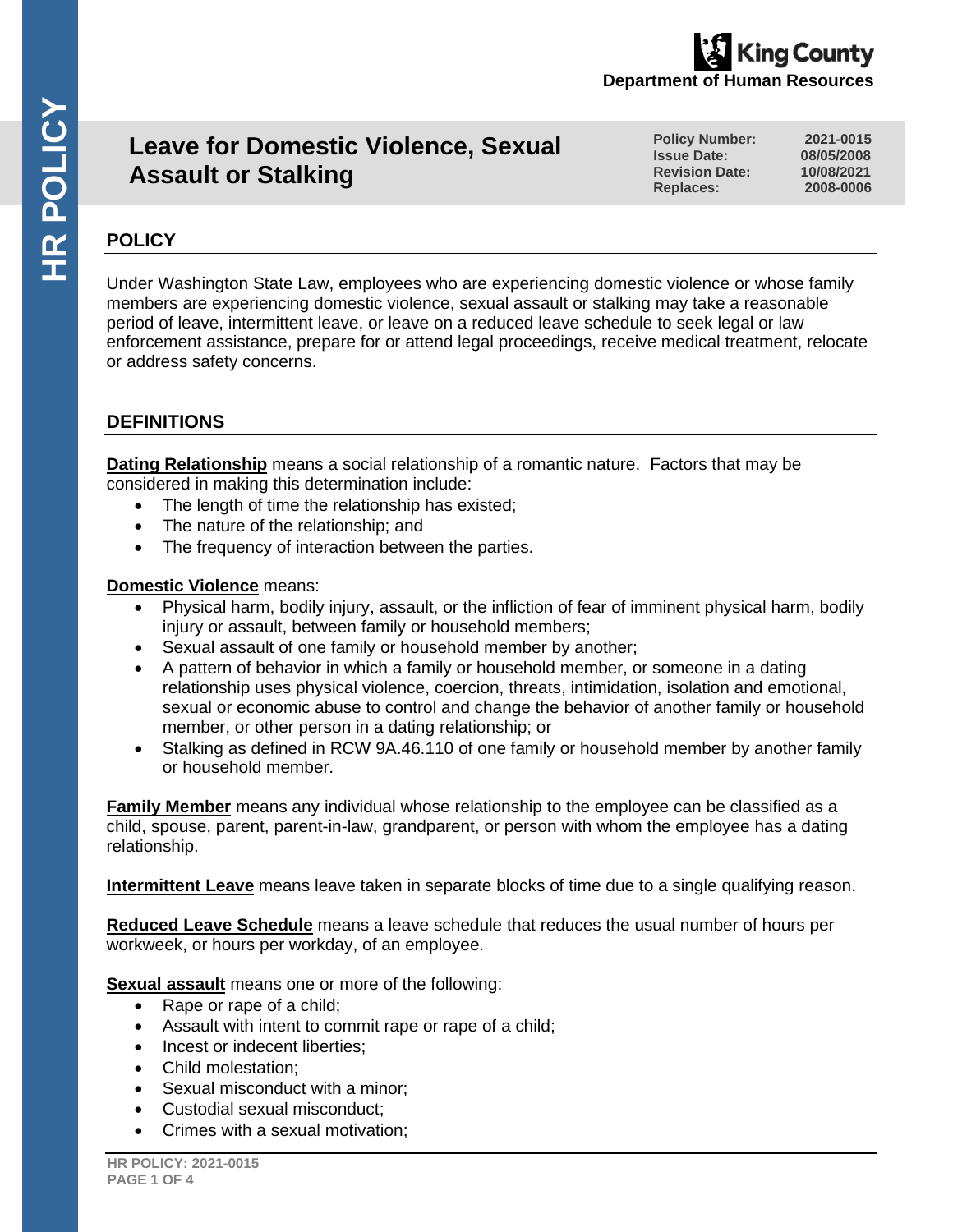- Sexual exploitation or commercial sex abuse of a minor;
- Promoting prostitution; or
- An attempt to commit any of the offenses mentioned above.

**Stalking** means that a person without lawful authority and under circumstances not amounting to a felony attempt of another crime:

- Intentionally and repeatedly harasses or repeatedly follows another person; and
- The person being harassed or followed is placed in fear that the stalker intends to injure the person, another person, or property of the person or of another person.

The feeling of fear must be one that a reasonable person in the same situation would experience under all the circumstances; and the stalker either:

- Intends to frighten, intimidate, or harass the person; or
- Knows or reasonably should know that the person is afraid, intimidated, or harassed even if the stalker did not intend to place the person in fear or intimidate or harass the person.

# **PROCEDURES**

#### *Employee must give notice:*

An employee who needs leave due to domestic violence, sexual assault or stalking must provide advance notice consistent with the work unit's usual leave request process. Where advance notice cannot be given because of an emergency or unforeseen circumstance, the employee or the employee's designee must notify the employer before the end of the first day of leave.

#### *The manager or supervisor may grant leave to provide the employee assistance:*

In accordance with the *[Domestic Violence in the Workplace](https://kingcounty.gov/~/media/audience/employees/policies-forms/hr-policies/Domestic_Violence_in_the_Workplace_FINAL.ashx?la=en)* policy, if a manager or supervisor becomes aware that an employee is experiencing domestic violence, the manager may grant accrued or unpaid leave as one method of providing the employee assistance.

#### *Leave is paid or unpaid:*

The employee may elect to use sick leave, other paid time off, compensatory time, or unpaid leave time. The leave is in addition to rights provided by state and federal law. The leave would run consecutive to leave provided under the federal Family Medical Leave Act, but concurrent with King County Family Medical Leave.

#### *Reasons for leave:*

An employee may take Domestic Violence leave to:

- Receive treatment for physical or mental injuries, or attend such treatment with a family member;
- Obtain or assist a family member in obtaining mental health counseling;
- Seek legal or law enforcement assistance or remedies to ensure the health and safety of the employee or family members, including time off to prepare for or participate in related legal proceedings;
- Obtain services from a domestic violence shelter, rape crisis center, or other social services program or assist a family member in obtaining such services; or
- Participate in creating a safety plan, temporarily or permanently relocate, or take other actions to increase the safety of the employee or employee's family members from future domestic violence, sexual assault, or stalking.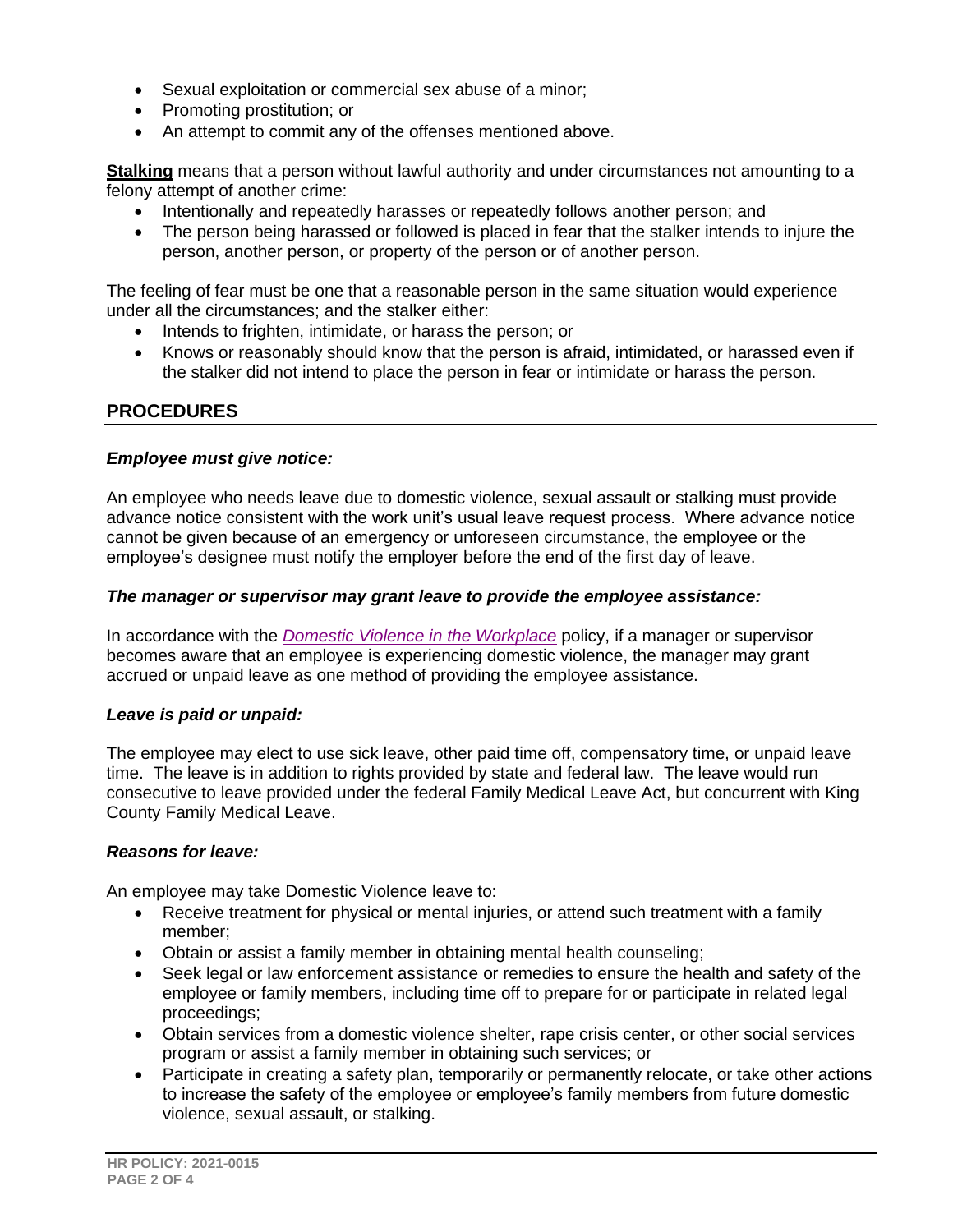## *Verification may be requested:*

The county may require verification that the employee or family member is experiencing domestic violence, sexual assault, or stalking, and that the leave is being taken for one of the allowable reasons. However, details or information that would compromise the safety of the employee or family member may not be requested. Verification must be provided in a timely manner and, if the verification cannot be provided in advance because of an emergency or unforeseen circumstance, it may be provided within a reasonable time period during or after the leave. An employee may satisfy the verification requirement by providing one or more of the following:

- A police report indicating the employee or employee's family member was a victim of domestic violence, sexual assault, or stalking;
- A court order protecting or separating the employee or employee's family member from the perpetrator of the act of domestic violence, sexual assault, or stalking;
- Documentation that the employee or employee's family member is a victim of domestic violence, sexual assault, or stalking from a domestic violence advocate, attorney, member of the clergy or a medical or other professional; or
- An employee's own written statement that the employee or employee's family member is a victim of domestic violence, sexual assault, or stalking.

The county may also require verification of the family relationship. The employee must provide the verification in a timely manner. What is timely will be based upon what is reasonable under the circumstances. The verification may include:

- a statement from the employee,
- a birth certificate.
- a court document, or
- other similar documentation.

#### *Benefits continue:*

While the employee is on leave, the employer must maintain health insurance for the employee. That is the case even if the employee chooses unpaid leave and is in an unpaid status for any period of time.

#### *Other rights:*

The county must keep the matter confidential, including the fact that the employee requested Domestic Violence leave.

The county may not refuse to hire an otherwise qualified individual or discharge, threaten to discharge, demote, deny a promotion to, sanction, discipline, retaliate against, harass, or otherwise discriminate against an employee with regard to compensation, or other terms, conditions, or privileges of employment because the employee is actually experiencing or perceived to have experienced domestic violence, sexual assault, or stalking, or because the employee took leave, filed a complaint that the employer violated the leave law, or assisted another employee in exercising rights under the law.

After the leave period ends, generally, the employee must be restored to the same position held by the employee when the leave commenced or to an equivalent position with equivalent employment benefits, pay, and other terms and conditions of employment. Restoration does not apply if the employee was hired for a specific term or only to perform work on a discrete project, the employment